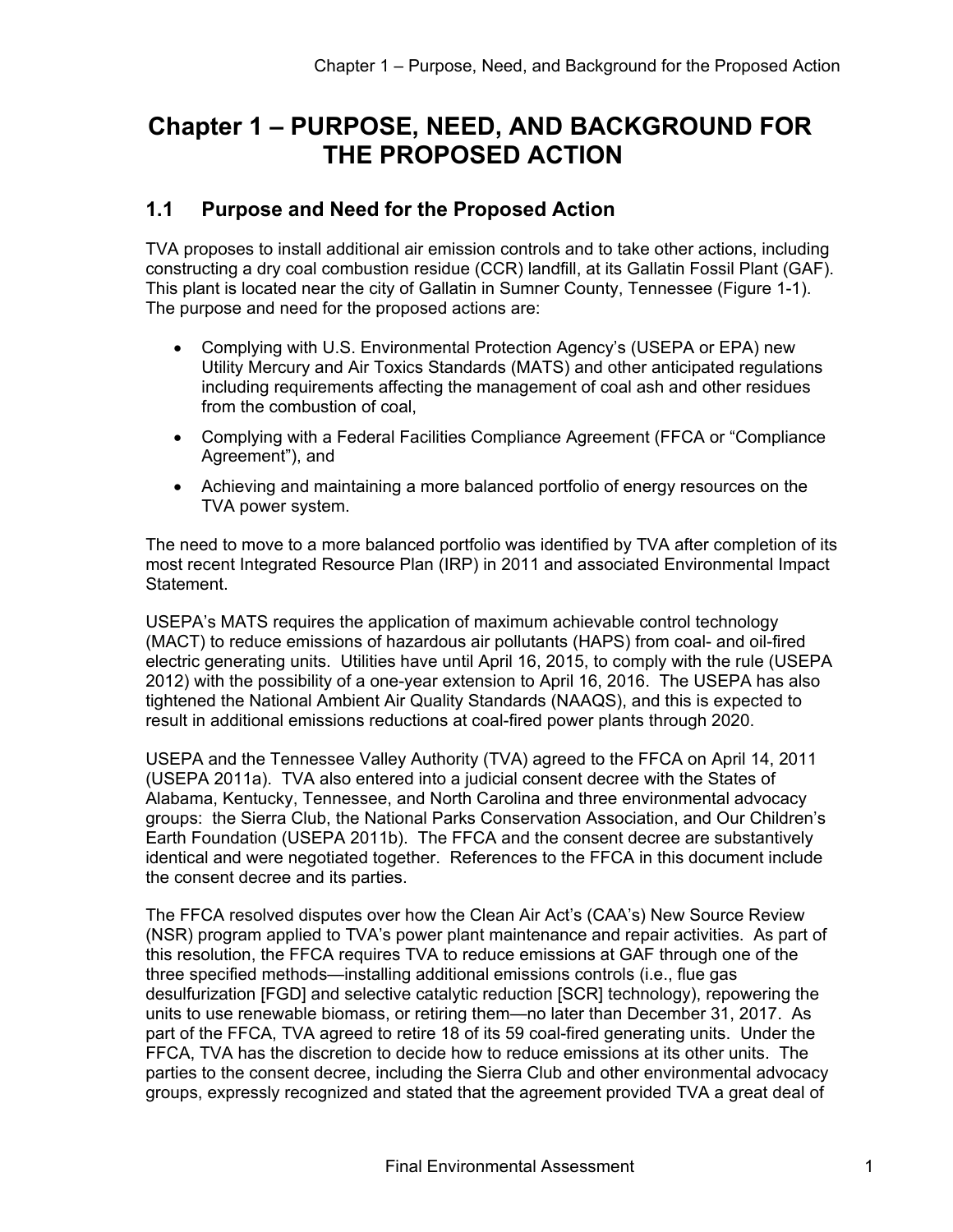flexibility to control its facilities to a greater or lesser decree, including closing them, and that this approach was "adequate and reasonable." EPA expressly observed that the compliance agreement allows TVA to make decisions regarding the best options for reducing emissions at its plants as TVA's business plan evolves in the future. As stated, one purpose of this environmental assessment (EA) is to help TVA decide how to exercise this discretion respecting reducing emissions at GAF in order to comply with the FFCA.

Specifically, TVA proposes to install and operate the following at GAF:

- Dry flue gas desulfurization (dry FGD) systems, or "dry scrubbers," to reduce sulfur dioxide  $(SO<sub>2</sub>)$  emissions,
- SCR technology to reduce nitrogen oxide  $(NO_x)$  emissions, and
- Pulse jet fabric filters (PJFFs, or baghouses) to control particulate matter (PM) emissions.

In addition, activated carbon injection (ACI) systems would be integrated with the dry FGD and operated, as needed, to reduce mercury emissions.

Additional facilities required to support TVA's proposed action include a new onsite dry CCR (in this case, primarily fly ash and scrubber residue), landfill, electrical transmission lines (TLs), transformer yard, and switchyard upgrades; and ancillary facilities such as onsite haul roads. The dry CCR landfill would position TVA to better respond to future regulation of ash management activities.

TVA has previously announced a broad plan or goal to convert all of its coal plants to dry CCR management. Future developments, including evolving regulatory requirements, are expected to affect this plan. Although the TVA Board endorsed this plan, each dry conversion project has to be individually assessed and justified when it is proposed for approval in the future. Part of this assessement would include a National Environmental Policy Act (NEPA) review. The proposed dry CCR landfill would initially manage dry fly ash and dry FGD byproduct with the expectation that some time in the future the plant's bottom ash also would be dewatered and managed in the landfill. Activities to support bottom ash dewatering to complete the wet to dry conversion at GAF have not yet been proposed and are not included in the scope of this EA. Bottom ash will continue to be wet-sluiced for the time being.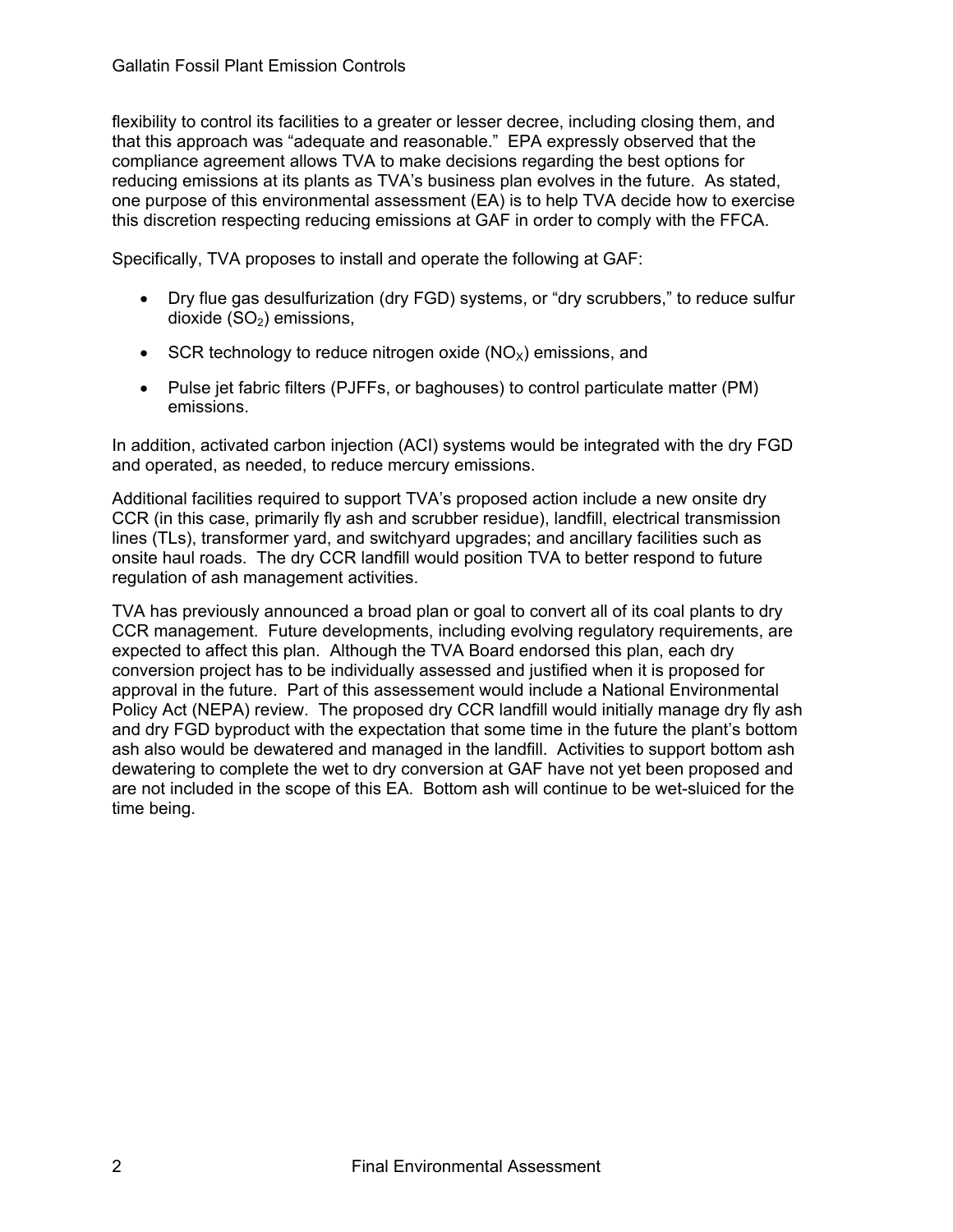

**Figure 1-1. Location of Gallatin Fossil Plant**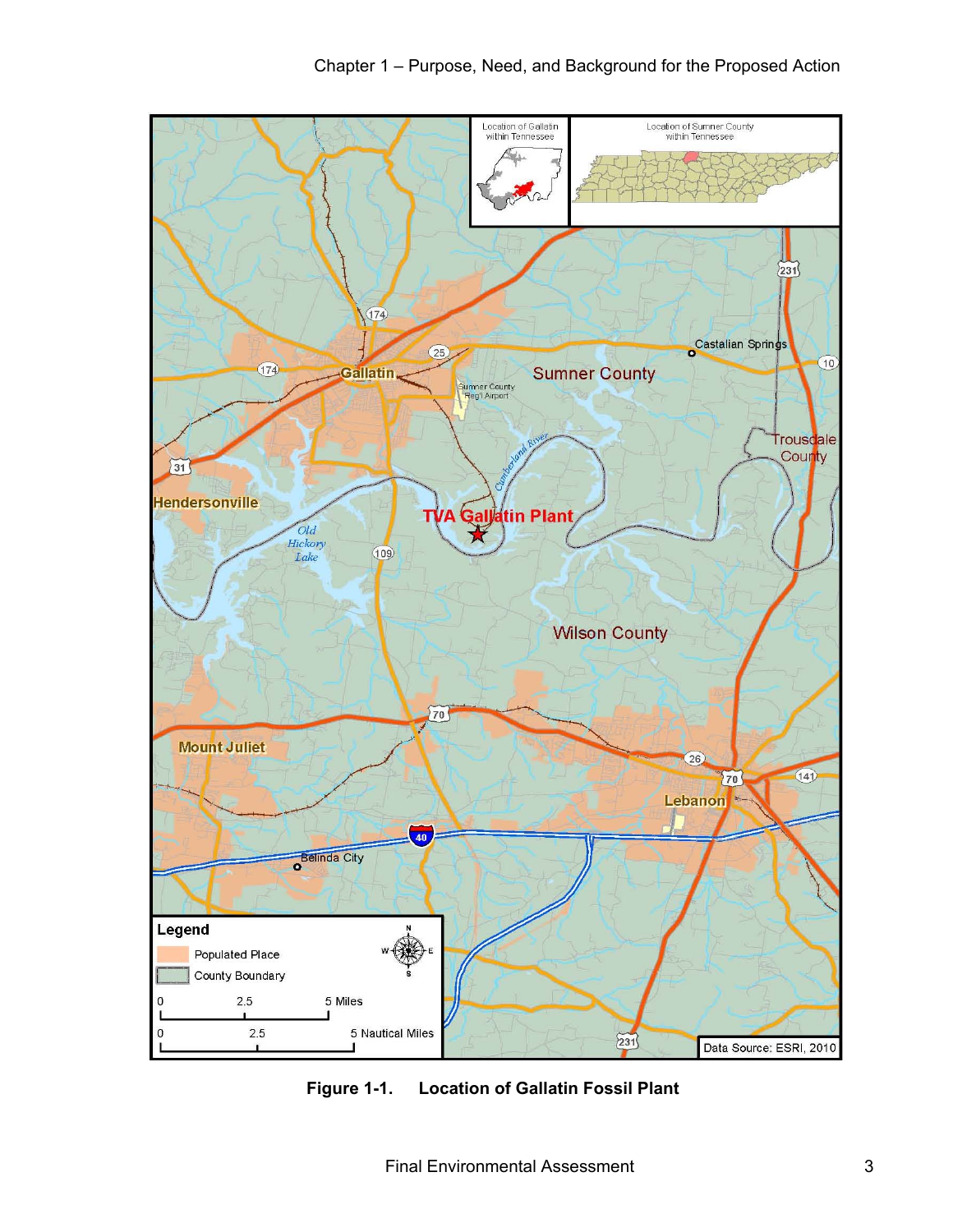## **1.2 Background**

TVA began construction of GAF in 1953, and began operating Unit 1 in 1956; all units were operating in 1959. GAF's powerhouse, coal yard, CCR surface impoundments, and additional facilities are located along the north bank of the Cumberland River (see Figure 1-2). GAF operates four coal-fired, steam-generating units and combusts an average of 12,350 tons of coal per day. Units 1 and 2 each have generator nameplate ratings of 300 megawatts (MW), and Units 3 and 4 each have generator nameplate ratings of 327.6 MW. In a typical year, GAF generates about seven billion kilowatt-hours (kWh) of electricity, enough to supply about 480,000 homes. Four combustion-turbine (CT) units were added to GAF in the early 1970s, and another four were added in 2000. They are primarily fueled with natural gas but have the capability to use fuel oil. The CT units support the TVA system's peak energy demand.

TVA has installed electrostatic precipitators (ESPs) at GAF to reduce particulate matter (PM) emissions and low-NO<sub>x</sub> burners to reduce nitrogen oxide (NO<sub>x</sub>) emissions. TVA also burns low-sulfur blend coal, primarily coal from the Powder River Basin (PRB), at GAF to reduce emissions of  $SO_2$ . Currently, approximately 185,000 dry tons of fly ash and approximately 46,500 dry tons of bottom ash are wet-sluiced to GAF's surface impoundments each year. Figure 1-2 shows the GAF powerhouse, the Cumberland River Aquatic Center (CRAC) facility, combustion turbines, current coal pile area, and current CCR (fly ash and bottom ash) management area at GAF.

The GAF reservation also supports non-power-related land uses, including a Tennessee Wildlife Resources Agency (TWRA) wildlife management area (WMA) designated for recreational/hunting uses and the CRAC. The CRAC is an aquatic species hatchery facility. TVA constructed and operated this hatchery initially, but it is now operated by the TWRA. The hatchery is located on the north side of GAF's discharge channel on Cumberland River Mile (RM) 242.4. TWRA operates the CRAC under a short-term (30-day) License Agreement from TVA. TVA supplies electricity and water to the facility. TWRA is responsible for CRAC facility operations, which include freshwater mussel holding and propagation.

## **1.3 Decisions to be Made**

The decision before TVA is whether to install additional pollution control equipment and take other associated actions at GAF to meet the requirements of the FFCA, MATS, and other applicable regulatory requirements and to maintain GAF as part of TVA's more balanced portfolio of energy resources. Specifically, TVA must decide whether to undertake the following actions:

- Construct and operate a dry FGD system for each coal-fired unit at GAF (units 1-4) and associated calcium oxide (CaO, also referred to as quicklime and pebble lime) storage facilities.
- Construct ACI and PJFF systems for each unit and tie-in with dry FGD system.
- Construct and operate a SCR system for each individual coal-fired unit.
- Construct and operate ammonia storage facility to support SCR operations.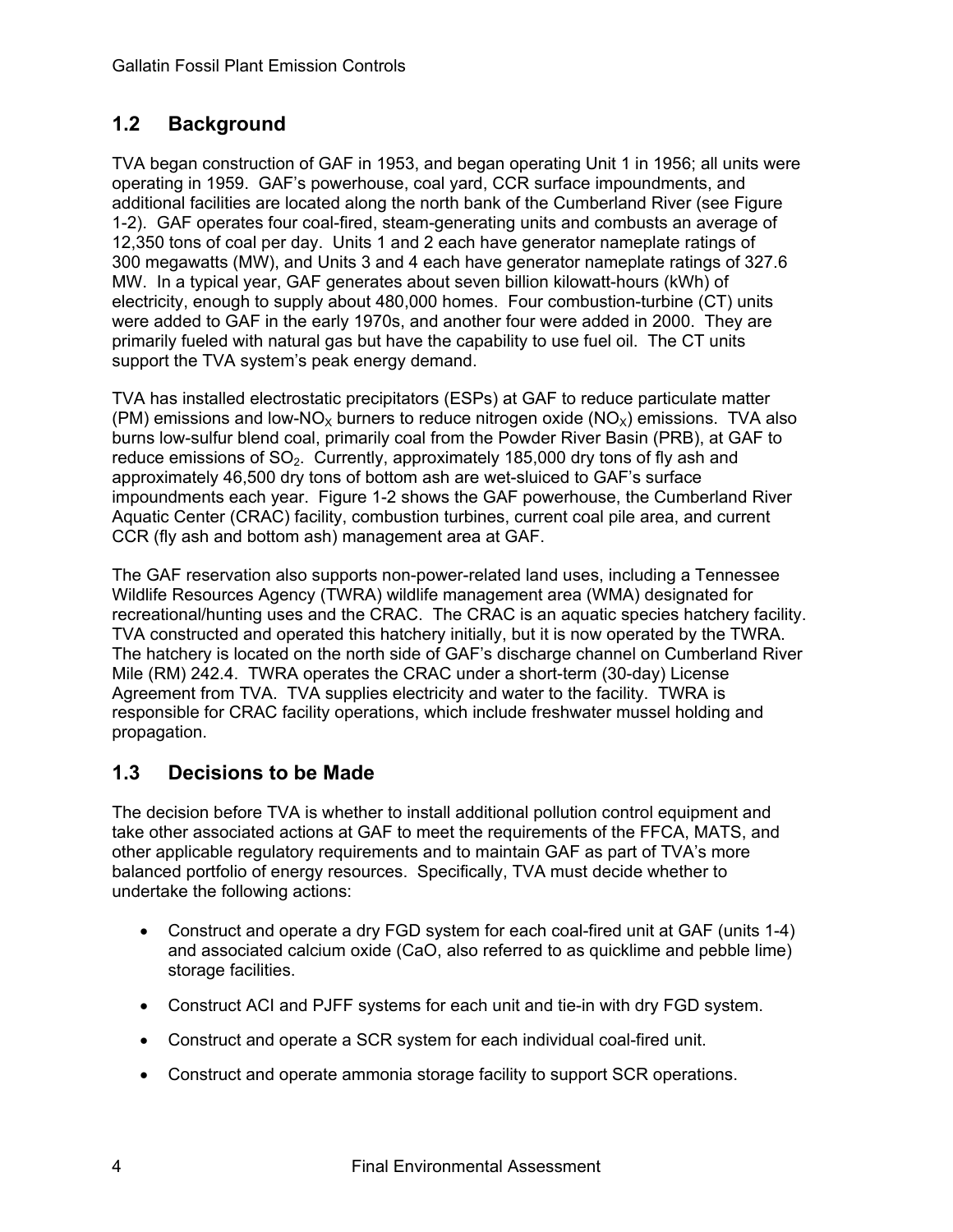

**Figure 1-2**. Gallatin Fossil Plant Existing Facilities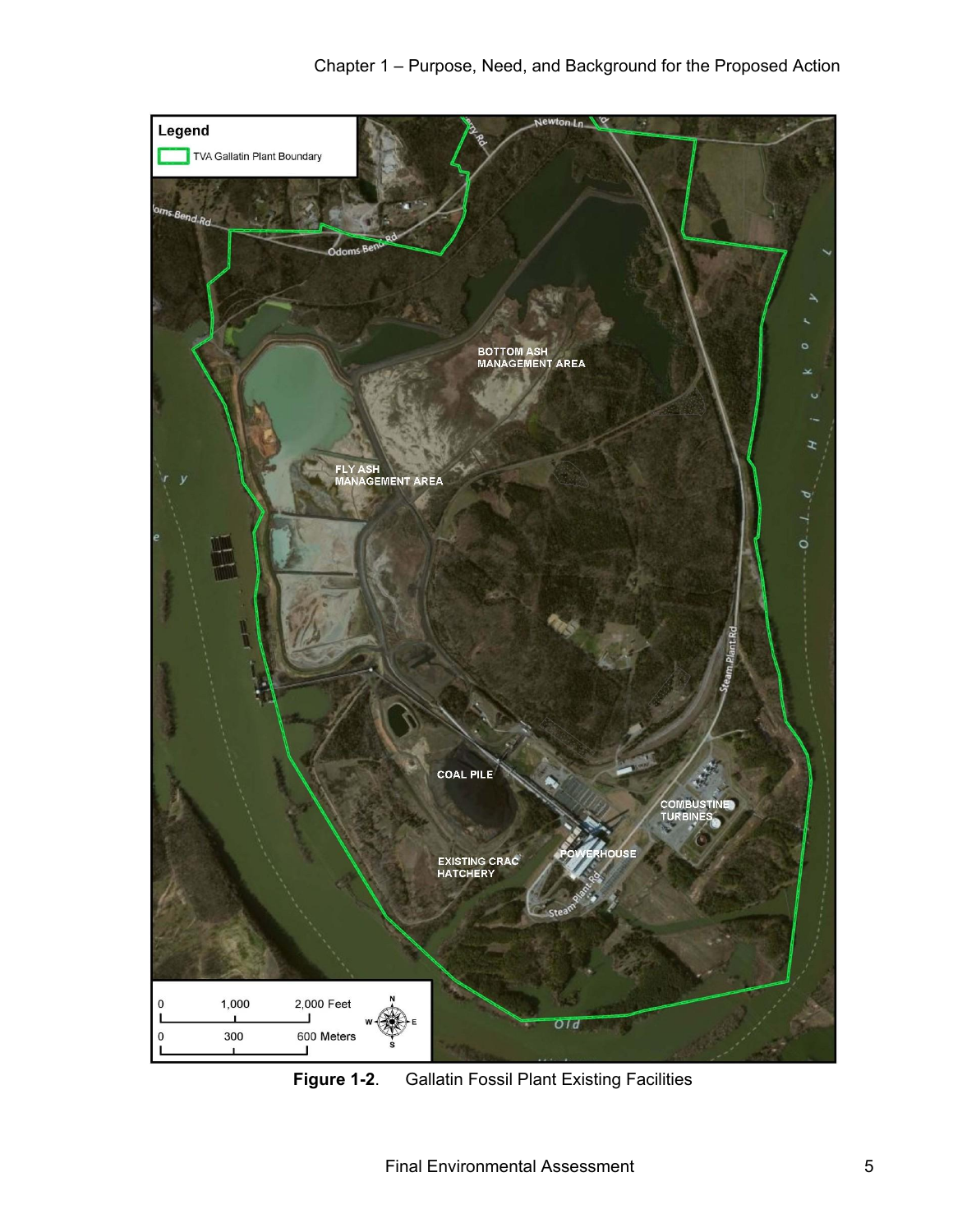- Construct and operate a dry CCR handling, transport, and disposal facilities for fly ash and scrubber waste, to support pollution control equipment operations
- Construct and operate ancillary facilities, such as the electrical feeds, transmission lines (TLs), and transformer yard to support clean air equipment operations.

TVA also has two feasible locations for the proposed dry FGDs and it must decide which of these two locations to use if it proceeds with the proposed actions:

- 1. Across Discharge Channel Configuration (install and operate dry FGD across the discharge channel, SCR adjacent to the GAF powerhouse, and CCR disposal) (Alternative 2), or
- 2. Close Coupled Configuration (install and operate dry FGD and SCR adjacent to the GAF powerhouse, and CCR disposal) (Alternative 3).

If selected, the across discharge channel configuration (Alternative 2) would require relocation of the TWRA CRAC facility because it would interfere with the construction and operation of the proposed scrubbers. If TVA decides to do this, it would rebuild the CRAC on the GAF plant site away from the footprint of the proposed project components. TVA is coordinating plans to relocate and rebuild the hatchery with TWRA if Alternative 2 is selected. TVA anticipates entering into a Memorandum of Agreement with TWRA and the U.S. Fish and Wildlife Service (USFWS) to address the specifics of rebuilding the hatchery and its future operation if TVA decides to proceed with Alternative 2.

The proposed emissions control projects do not depend on closing the plant's existing future wet ash impoundment closures. Operation and closure of wet CCR impoundments typically are regulated under Clean Water Act permits in Tennessee and this is the regulatory situation at GAF. GAF holds National Pollutant Discharge Elimination System (NPDES) Permit TN0005428 (TDEC 2012b). When these impoundments are proposed for closure, TVA anticipates working closely with the Tennessee Department of Environment and Conservation (TDEC) to establish appropriate closure designs. Any proposed closure activities would be supported by an appropriate NEPA review.

## **1.4 Related Environmental Reviews**

In 2011, TVA completed the IRP to describe how it would meet the electric power demands in its service area for the next 20 years while fulfilling its mission of providing low-cost, reliable power; environmental stewardship; and economic development *(*TVA 2011a). TVA released the accompanying environmental impact statement (EIS) for the IRP in March 2011 (TVA 2011b). This EA tiers from the 2011 IRP EIS providing a site-specific analysis of the potential impacts of installing air pollution control equipment and associated actions at GAF. In addition, the environmental reviews below are relevant to this EA and are hereby incorporated by reference:

- *Paradise Fossil Plant Units 1, 2, and 3, Selective Catalytic Reduction Systems for Nitrogen Oxide Control Final Environmental Assessment and Finding of No Significant Impact* (TVA 1999)
- *Bull Run Fossil Plant Unit 1, Selective Catalytic Reduction Systems for Nitrogen Oxide Control Final Environmental Assessment and Finding of No Significant Impact*  (TVA 2002a)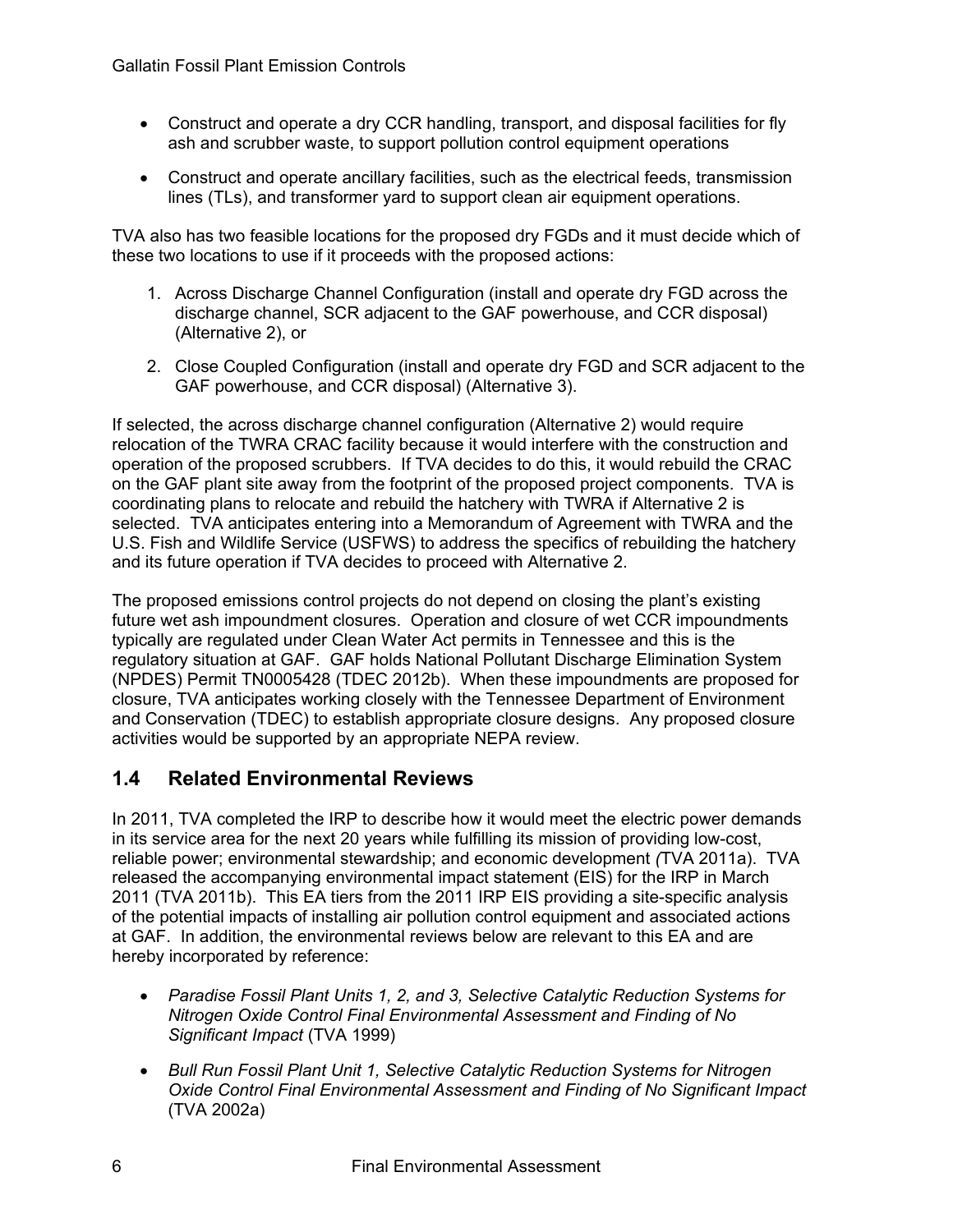- *Installation of Flue Gas Desulfurization System on Paradise Fossil Plant Unit 3, Muhlenberg County, Kentucky, Final Environmental Assessment and Finding of No Significant Impact,* March 2003 (TVA 2003b)
- *Replacement or Rejuvenation of Catalyst for Selective Catalytic Reduction for Nitrogen Oxides at Seven TVA Fossil Plants in the Tennessee Valley, Final Environmental Assessment and Finding of No Significant Impact,* January 2005 (TVA 2005a)
- *Installation of Flue Gas Desulfurization System on Bull Run Fossil Plant, Anderson County, Tennessee, Final Environmental Assessment and Finding of No Significant Impact,* March 2005 (TVA 2005b)
- *Installation of Flue Gas Desulfurization System on Kingston Fossil Plant, Roane County, Tennessee, Final Environmental Assessment,* April 2006 (TVA 2006a)
- *Operational Improvements to Optimize Selective Catalytic Reduction Systems at Five Fossil Plants Tennessee, Alabama, and Kentucky, Environmental Assessment and Finding of No Significant Impact,* April 2008 (TVA 2008)

## **1.5 Scope of the Environmental Assessment**

NEPA requires federal agencies, including the TVA, to consider the potential environmental impacts of actions they propose to take that will impact the physical environment before making a final decision to proceed. See Appendix A for more information on the NEPA compliance process for this proposed action.

TVA has prepared this EA to evaluate the environmental effects of the proposed actions and determined that potential effects to the environmental resouces listed below are relevant to the decision to be made:

- Air quality and climate change
- Water resources (surface water, groundwater, floodplains)
- Biological resources (aquatics, vegetation, natural areas, terrestrial animals, and wetlands)
- Cultural and historic resources
- Geology, soils, and prime farmland
- Solid waste and utilities
- Socioeconomics and environmental justice
- Land use and recreation
- Aesthetics and visual resources
- Hazardous materials and waste
- Noise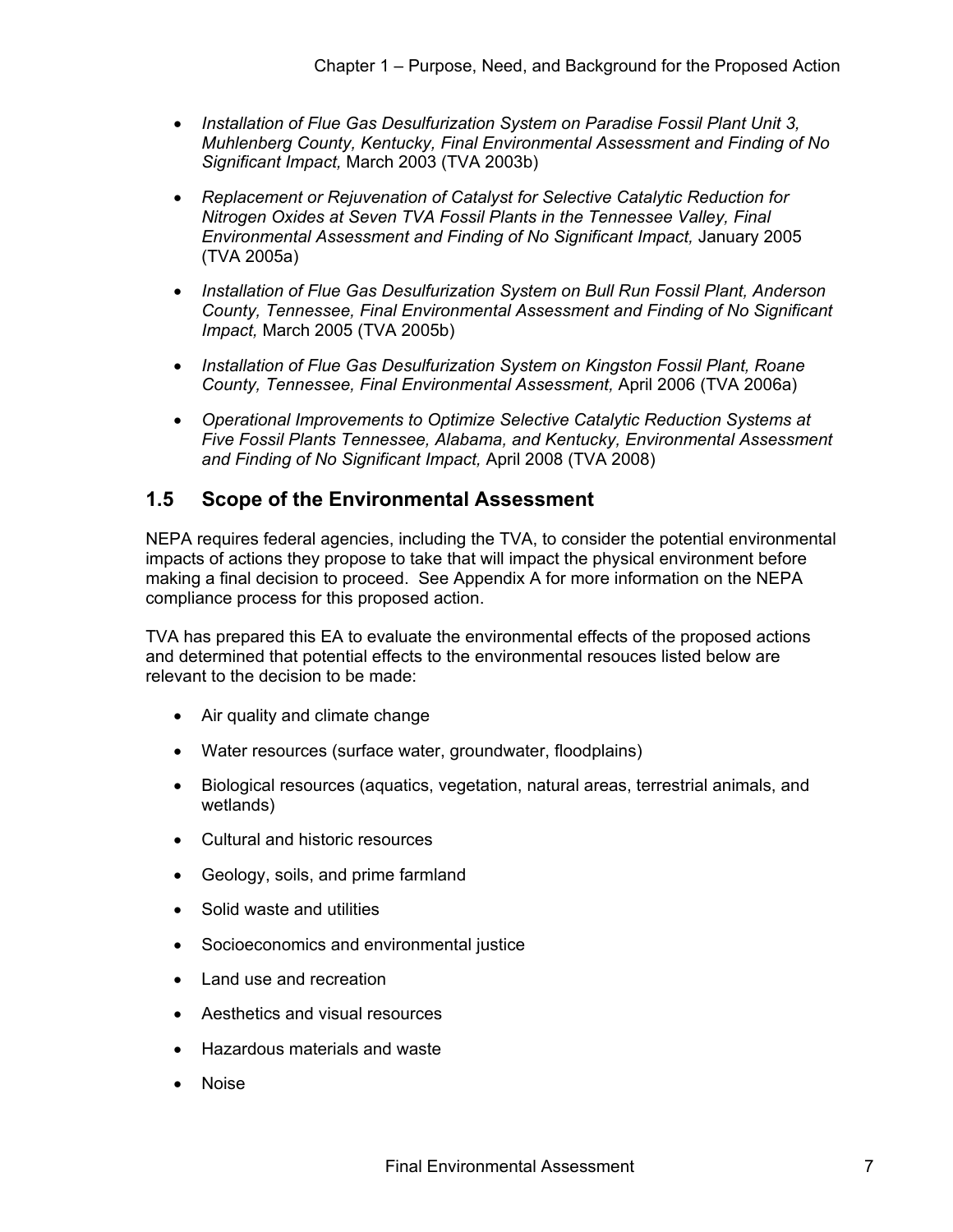- Public health and safety
- Transportation

## **1.6 Public and Agency Involvement**

TVA issued a draft of this EA for public review and provided a 30-day comment period that was to end on November 17, 2012. Thirty days is TVA's standard comment period when it releases draft EAs for public review. At the request of a number of individuals and organizations, the comment period was extended until November 30 for a total period of 44 days. Subsequently, TVA agreed to accept late comments from the Sierra Club and other environmental advocacy groups until December 18, 2012. The notice of availability of the draft EA was published in two newspapers that serve the Sumner County area: *The Tennessean* and the *Gallatin News Examiner*. In addition, the draft EA was placed on TVA's public NEPA website. TVA also sent copies of the draft EA to the Gallatin Public Library, TDEC, the USFWS, the State Historic Preservation Officer (SHPO), the National Park Service (NPS), and TWRA for review and comment. Individuals and organizations who had previously expressed an interest in the proposed action were notified of the availability of the draft EA (refer to Chapter 6 for the list of recipients). A response to public and agency comments in provided in Appendix E.

## **1.7 Environmental Permits Required**

Activities at coal-fired power plants are heavily regulated and require a number of different kinds of environmental permits. This regulation helps ensure that potential impacts from plant activities are kept to levels protective of human health and the environment. TVA already holds the permits necessary for the operation of GAF. Depending on the decisions made respecting the proposed actions, however, TVA may have to obtain or seek amendments to the following permits:

- New Solid Waste Class II Disposal Permit for the disposal of CCR from operating additional pollution control equipment and the four generating units. This permit would contain applicable groundwater protection measures.
- TDEC Aquatic Resource Alteration Permit (ARAP) for physical alteration of surface waters of the state (streams, wetlands, reservoirs, etc.).
- Air construction permit for new emissions sources.
- Modification of GAF's existing air operating permit to reflect the new plant configuration and associated emissions.
- NPDES Construction Storm Water Permit for storm water runoff from construction activities.
- Modification of GAF's existing NPDES permit to reflect the new plant configuration and any discharges associated with industrial activities.
- United States Army Corps of Engineers (USACE) Section 404 and Section 10 permit.
- Modifications to the Integrated Pollution Prevention Plan (IPPP) would be made for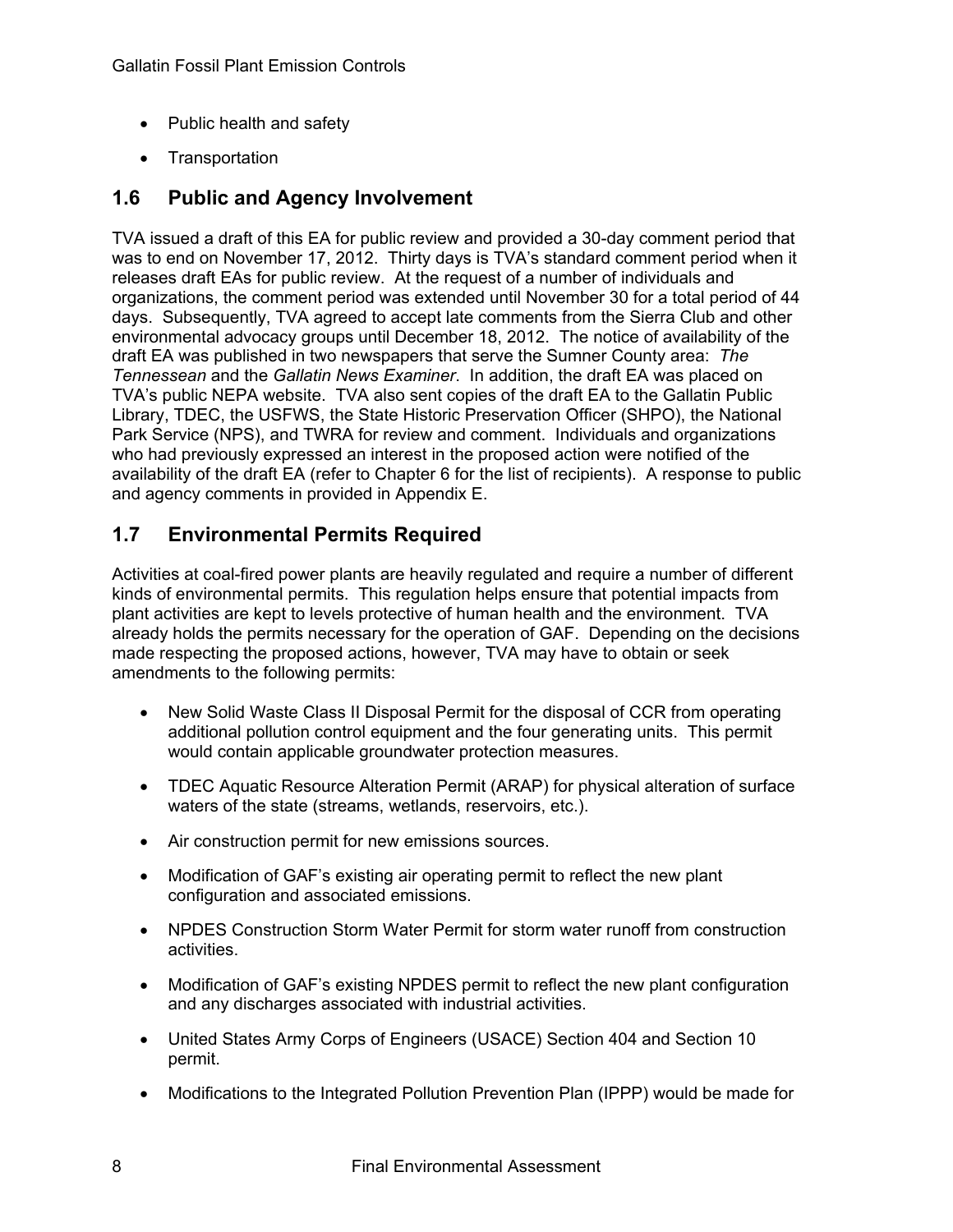the addition of new surface ponds, switchyards, and fuel tanks.

- A Risk Management Plan (RMP) would be developed for the addition of new ammonia handling facilities required for SCR operations.
- Modification to the Tennessee Multi-sector Permit for Industrial Storm Water discharges would be made for the addition of new storm water outfalls.
- Hydrostatic testing permit application would be submitted, if necessary, for pipe system integrity testing.
- The GAF site Storm Water Pollution Prevention Plan (SWPPP) would be revised to include management of precipitation into secondary containment for ammonia tanks.

### **1.8 Project-Specific Design Measures and Environmental Commitments**

To help to further safeguard the environment and to better safeguard against potential environmental impacts, TVA would implement the environmental commitments summarized below, as necessary, if it proceeds with the proposed actions. The commitments include project specific design measures and best management practices (BMPs). Refer to Chapter 4 for additional information regarding environmental commitments.

#### **1.8.1 Proposed Construction BMPs**

- Appropriate BMPs for erosion control and stabilization of disturbed areas, including dust suppression, would be utilized, and all construction activities would be conducted in a manner to ensure that waste materials are contained and that introduction of polluting materials into receiving waters is minimized.
- All applicable permits, as described in Section 1.7, would be acquired. Consequently, associated permit-related mitigations and BMPs, determined at the time of the permitting process, would be implemented to further minimize impacts to water quality and wetlands.
- In addition to the proper operation of pollution control devices and dust suppression methods for controlling fugitive emissions as required by the GAF air operating permit, the following mitigation measures are being considered for maintaining air quality:
	- If necessary, potential emissions from construction areas, paved, and unpaved roads would be mitigated using wet suppression. From roadways and unpaved areas, wet suppression can reduce fugitive dust emissions by as much as 95 percent.
	- Specific haul roads would be paved, as required, to ensure no particulate emissions associated with industrial activity go beyond the GAF property boundary.
- Mitigations and BMPs for soil erosion would be developed as part of the legally required SWPPP Erosion Control Plan. All erosion and sediment controls would be installed, placed, implemented, or constructed in accordance with the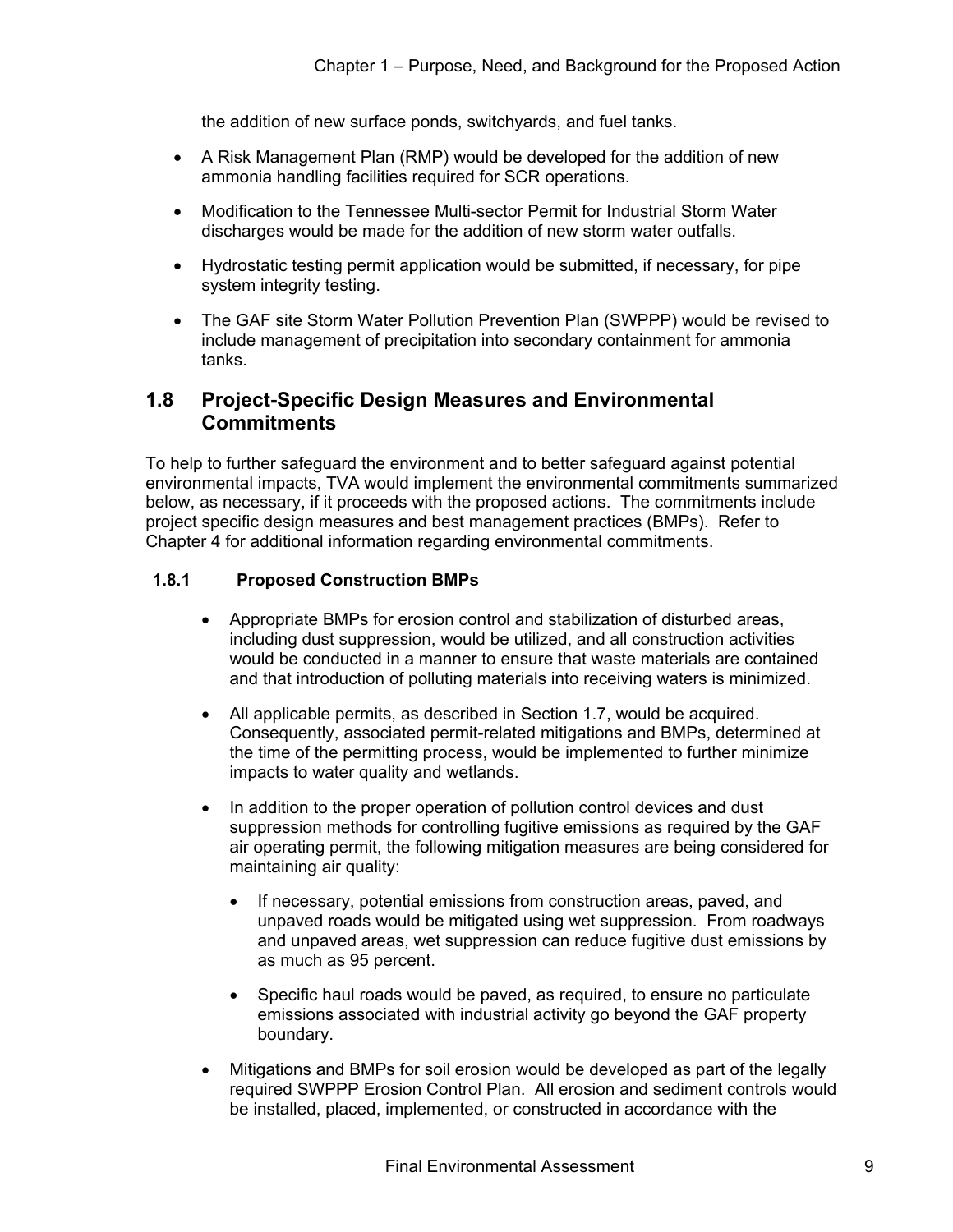provisions of the Tennessee Erosion and Sediment Control Handbook.

• Proper management of hazardous materials/wastes would be conducted in accordance with established TVA procedures. TVA would comply with all TDEC regulations regarding disposal of waste materials, including asbestos and lead based paint (LBP) management activities prior to demolition.

### **1.8.2 Proposed Construction Design Measures**

- TVA would ensure construction activities for areas that support Indiana bat habitat are performed in a manner to avoid conflicts and protect breeding habitat. TVA would notify USFWS prior to clearing/construction of proposed project areas supporting Indiana bat habitat, and remove trees that support Indiana bats during winter months only (outside of the maternity period).
- Protective buffers around historic cemeteries and archeological sites potentially eligible for listing on the National Register of Historic Places (NRHP) have been identified, flagged, and noted on project plans to ensure such sites are avoided during all phases of TVA's proposed action.
- In consultation with the SHPO and interested federally recognized Indian tribes, TVA has entered into a Programmatic Agreement (PA) with the SHPO. The PA specifies stipulations for the avoidance, minimization, and mitigation of adverse effects to NRHP-eligible properties resulting from the construction, operation, and maintenance of emissions control equipment and CCR disposal facilities and associated infrastructure. If, after avoidance measures for a historic cemetery have been considered in consultation with the SHPO and found not to be technically feasible or economically prudent, TVA would follow procedures outlined in Tennessee Code Title 46 Chapter 4 – Termination of Use of Land as Cemetery.
- Appropriate management of construction and land-clearing debris, including recycling and reuse when possible, would limit solid waste generation and disposal needs.
- TVA would develop a detailed blasting plan to protect workers and nearby neighbors. The plan would document the specifications or rules that clearly define the performance and safety requirements of the work. The plan would also delineate proper hearing protection for workers in the vicinity of the blast and would ensure that the use, transportation, and storage of explosives is being conducted in accordance with all applicable or relevant regulations, including 29 Code of Federal Regulations (*CFR)* 1926.900, *Blasting and the Use of Explosives*; 49 *CFR* Parts 171-179, *Highways and Railways*, and 49 *CFR* Parts 390-397, *Motor Carriers* (transportation); and 27 *CFR* Part 55, *Commerce in Explosives* (storage).
- The need to implement mitigation to alleviate traffic impacts would be identified through coordination with the Tennessee Department of Transportation (TDOT), the Sumner County Highway Department, and the City of Gallatin.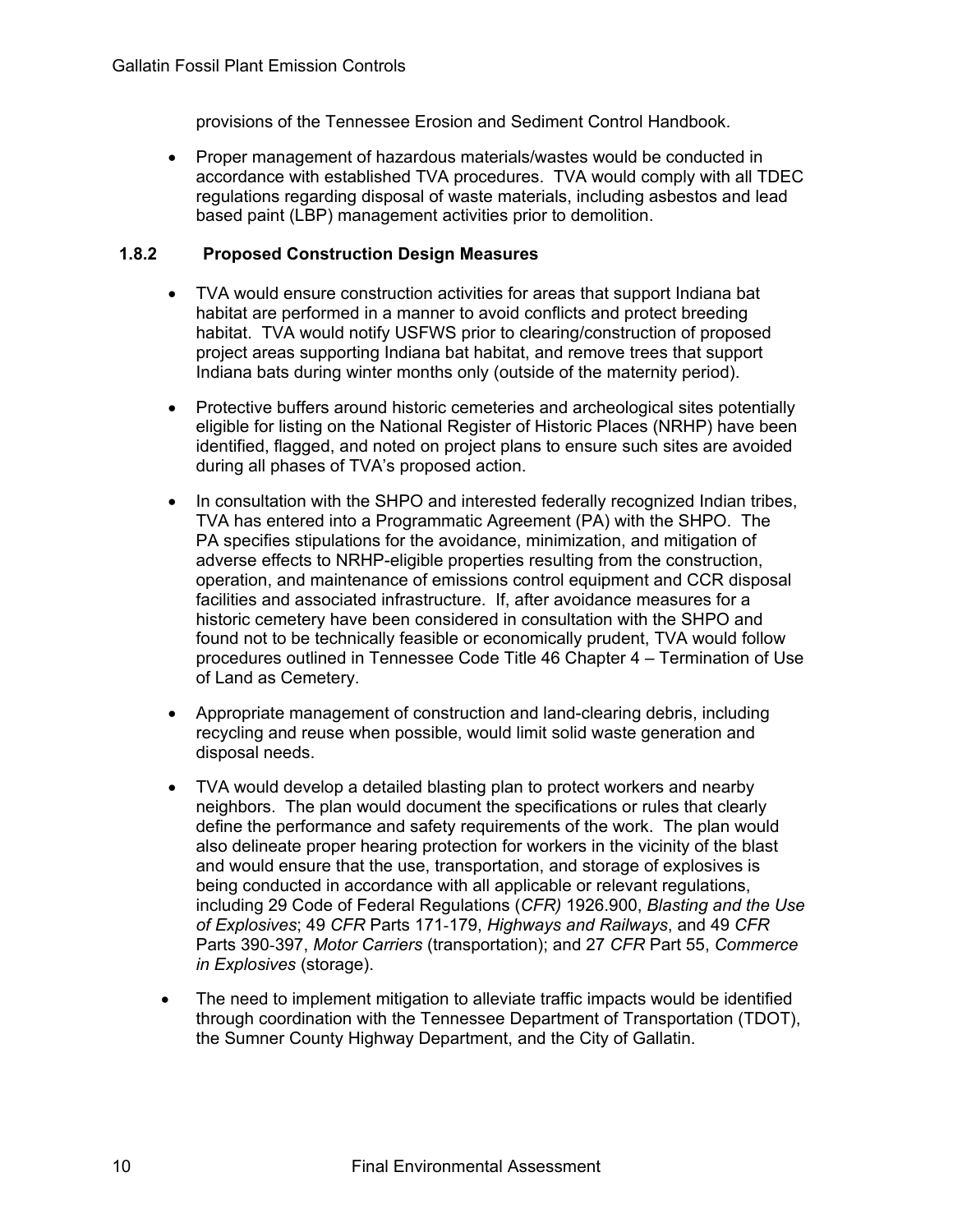### **1.8.3 Proposed Operational BMPs**

### **Clean Air Equipment**

- TVA's recommended coal quality and specification testing would be performed, as required.
- Appropriate quality assurance activities related to continuous stack monitoring would be performed, as required, for the continuous emission monitoring (CEMs) equipment per CAA regulations.
- Stack paint and lighting patterns and requirements would be consistent with Federal Aviation Administration (FAA) regulation AC 70/7460 (FAA 2007).

#### **Ammonia Facilities**

- The spill retention basin would be sized to retain the contents of an entire tank, deluge water and storm water. The spill retention basin at a minimum would be lined with compacted in situ earth or low-permeability clay liner.
- TVA would monitor impacts on effluent pH; outfall parameters would be evaluated and adjusted as necessary to meet NPDES permit requirements.
- TVA would develop an RMP describing the overall management structure, all risks, and all physical and operational methods designed to minimize the likelihood of an accidental ammonia release.

### **1.8.4 Proposed Operational Design Measures**

- TVA would characterize impacts from ammonia addition on dry CCR and associated runoff during rain events; CCR would be evaluated to determine optimum means of ensuring that adequate mixing and assimilation of ammonia compounds occur within the landfill. This will be performed by characterizing the anticipated ammoniaon-ash concentration based on actual coal blends and ammonia slip conditions during operations to ensure that it does not exceed the calculated threshold TVA would implement to meet the requirements of TDEC and the USFWS.
- TVA would ensure the maximum area of exposed ash at any particular time during the stacking period does not exceed 10 acres.